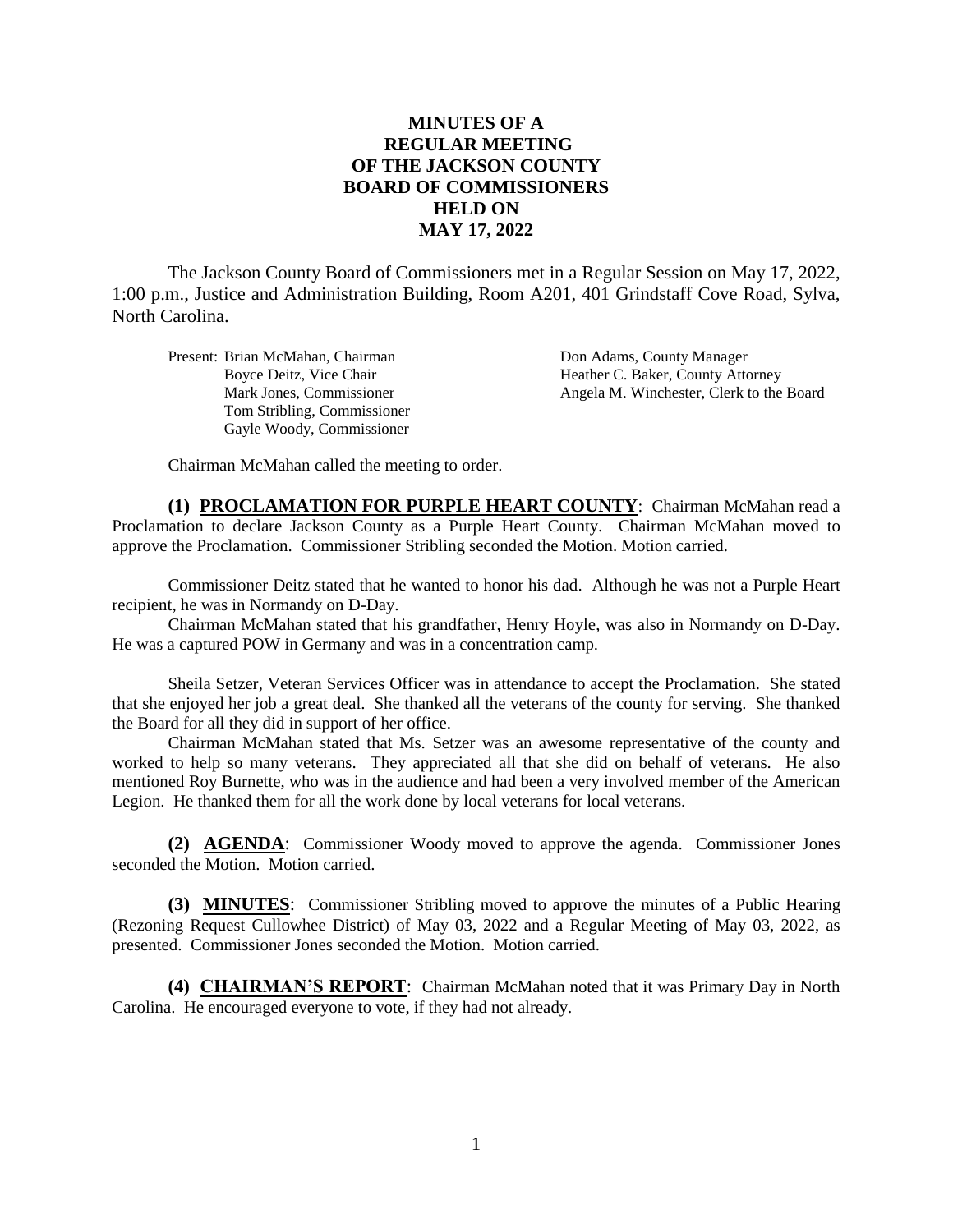#### **(5) COMMISSIONER REPORTS**:

**(a)** Commissioner Stribling stated that he talked with several folks that were very excited about the pool. A lot of people were not, but he thought it would turn out like the Greenway. A lot of people did not think the Greenway would turn out very well, but it was very popular. He received feedback about the Board moving forward to lock in the interest rate. That was a smart move as the rates had already gone up.

Also, he was approached by someone concerned about activity on the Greenway after hours. He suggested some kind of security patrolling after hours.

Chairman McMahan stated that would be a conversation they could have with the Sheriff. There were cameras and other measures in place to help provide security.

**(b)** Commissioner Jones urged everyone to get out and vote. Every vote did count. He could attest to that.

**(c)** Commissioner Woody stated that she attended the awards ceremony at the Senior Games that morning. She expressed her appreciation for the cooperation among agencies in the county. The Department on Aging and the Recreation Department worked very closely together to make the Senior Games possible. It was wonderful to see the participation. The community was serving the seniors well.

**(d)** Commissioner Deitz stated that he had been concerned for a while about a section of Highway 441. There was a bad accident recently where a lady passed away. From Balsam Gap to Barker's Creek, there was a barrier between lanes. After that, there was no barrier until the other side of the turnoff to Cherokee. There had been a lot of people killed in this area when vehicles cross the road and it happened often. A barrier in that section would probably save lives.

He proposed that, as a Board, they send a letter to the NCDOT. He talked with Joel Setzer with NCDOT who indicated this project had been in the works for a while. He wanted to see the Board push to get something done. He also spoke to one of the Councilmembers and he wanted to ask EBCI to do the same.

Also, there was a terrible problem with water standing in the road in the same area. It was a dangerous stretch of road. The road ran through Jackson County and he thought it would behoove the Board to see if there was something they could do to make the road safer.

Chairman McMahan stated that they could put a letter together. He was the Board's representative on the RPO Transportation Board. When they ranked safety projects in the county, that project was ranked high and there was work being proposed for that section of 441. He would follow up for more information.

### **(6) COUNTY MANAGER REPORT**: Mr. Adams reported:

**March and April Zoning and Building Permits**: He provided a report that listed the zoning district (if applicable), the owner/business name, the work permitted and the location of the project.

- March: The Planning Department issued six commercial zoning permits and one renovation/addition zoning permit. Code Enforcement issued two commercial permits and five renovation/addition permits.
- April: The Planning Department issued four commercial zoning permits and two renovation/addition zoning permit. Code Enforcement issued seven commercial permits and six renovation/addition permits.

**(7) INFORMAL COMMENTS BY THE PUBLIC**: Roy Burnette of Sylva stated on Labor Day Weekend, 2011, WRGC radio station was shut down. Numerous people urged him to purchase WRGC, including former Commissioner Doug Cody, who explained a pair of low interest loans administered, in part by the County Commissioners, to assist businesses not able to qualify for a commercial loan. Fortunately, he and his wife had enough real estate, along with the radio station assets, to provide sufficient collateral to cover the loan.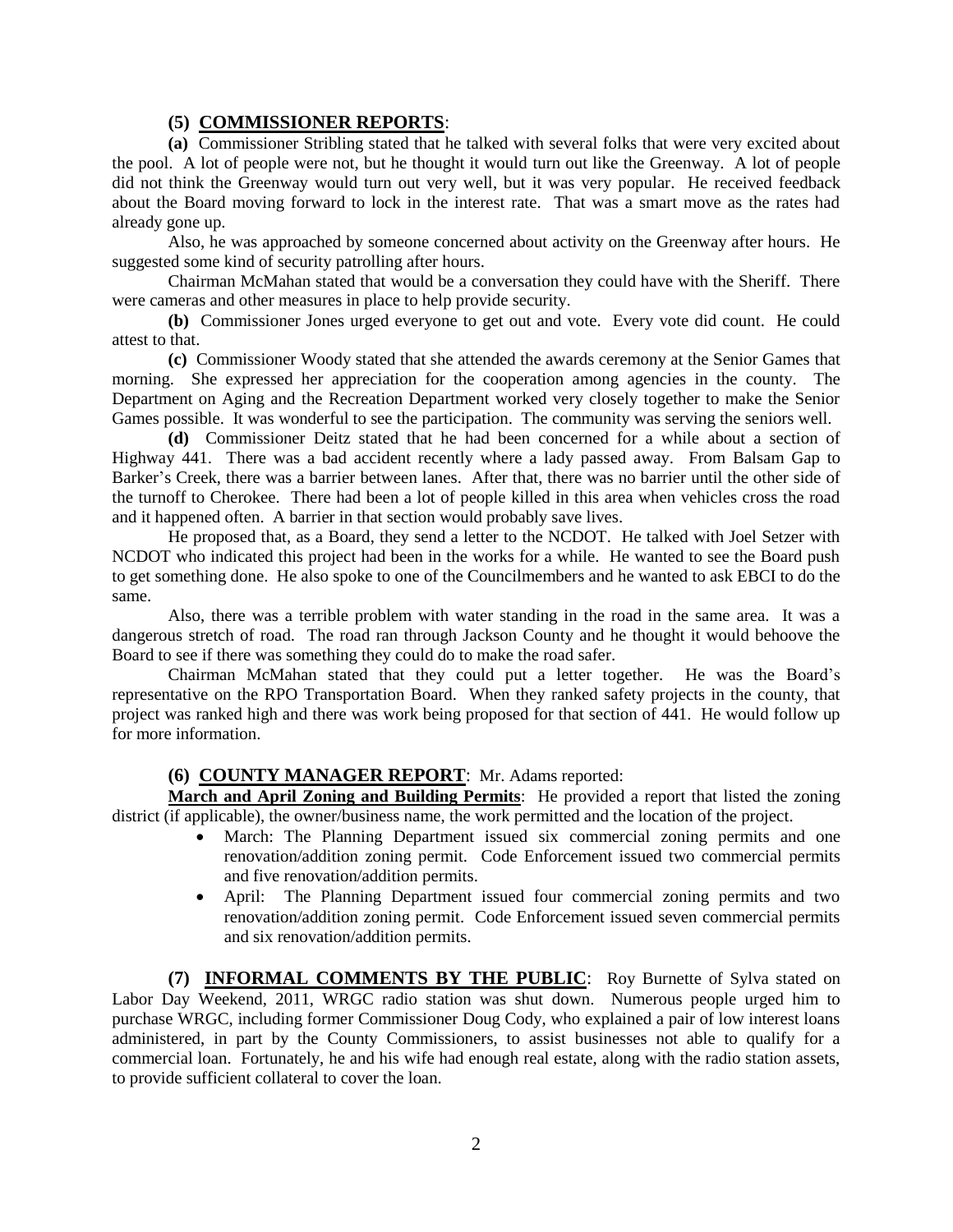WRGC returned to the air on 540 AM on April 2, 2012. In October 2015, they obtained Radio Station WBHN in Bryson City, which was also shut down. The station was upgraded and returned to the air in February, 2016. The next year, WBHN and WRGC each applied for and were granted a 250 watt FM transmitter by the Federal Communications Commission. In April, 2018, 94.1 FM WBHN in Bryson City and 105.7 FM in Sylva both began operating. Both stations provided full-time streaming services. They also built a modern, new studio at 31 Citrus Drive.

540 Broadcasting Company had made every quarterly payment of the Revolving Loan Fund on time and that day, they were making the final payments #39 and #40. With that the lien against their personal real estate and property should be released and the lien against the radio station as well.

Commissioner Woody thanked Mr. Burnette for the service he provided to the community.

#### **(8) CONSENT AGENDA**:

**(a)** Darlene Fox, Finance Director, presented the Finance Report for April, 2022 and two Budget Ordinance Amendments for fiscal year ending June 30, 2022, for approval.

**(b)** Brandi Henson, Tax Collector, presented the Tax Collector and Refund Reports for April, 2022, for approval.

*Motion: Commissioner Woody moved to approve the Consent Agenda. Commissioner Deitz seconded the Motion. Motion carried by unanimous vote.*

**(9) FIREWORKS DISPLAY REQUESTS**: Tony Elders, Director of Permitting and Code Enforcement, requested approval for a fireworks display on May 21<sup>st</sup> at Trillium Club in Glenville.

*Motion: Commissioner Jones moved to approve the request for a fireworks display as presented. Commissioner Stribling seconded the Motion. Motion carried by unanimous vote*.

#### **(10) FIRE PROTECTION AND AUTOMATIC AID ASSISTANCE CONTRACTS**:

Michael Forbis, Fire Marshal, stated that every five years, they updated the county contracts for service the fire departments provided to the county. There were changes with two of the contracts. Both Canada and Cullowhee made changes in their Board of Director Presidents, which was reflected in the updated contracts.

Commissioner Woody stated that the Board appreciated what Mr. Forbis did and each of the departments providing this service.

Mr. Forbis stated they had a great group of people and wonderful departments.

*Motion: Commissioner Deitz moved to approve the Fire Protection and Automatic Aid Assistance Contracts, as presented. Commissioner Woody seconded the motion. Motion carried by unanimous vote.*

#### **(11) OFFER TO PURCHASE AND CONTRACT FROM MARVIN GILMORE,**

**JR. AND RESOLUTION R22-10:** Ms. Baker presented an offer she received from Marvin Gilmore, Jr. for Lot 16A, Hampton Springs, containing 0.72 acres, (PIN #7575-72-0410) and Lot 44A, Hampton Springs, containing 0.73 acres, (PIN #7575-63-9888) in Hamburg Township for \$1,200.00 for each lot, a total of \$2,400.00. If approved, they would send letters to all of the adjoining property owners. This would also be published in the newspaper for the upset bid process.

*Motion: Commissioner Woody moved to approve Resolution R22-10, as presented. Commissioner Stribling seconded the Motion. Motion carried by unanimous vote.*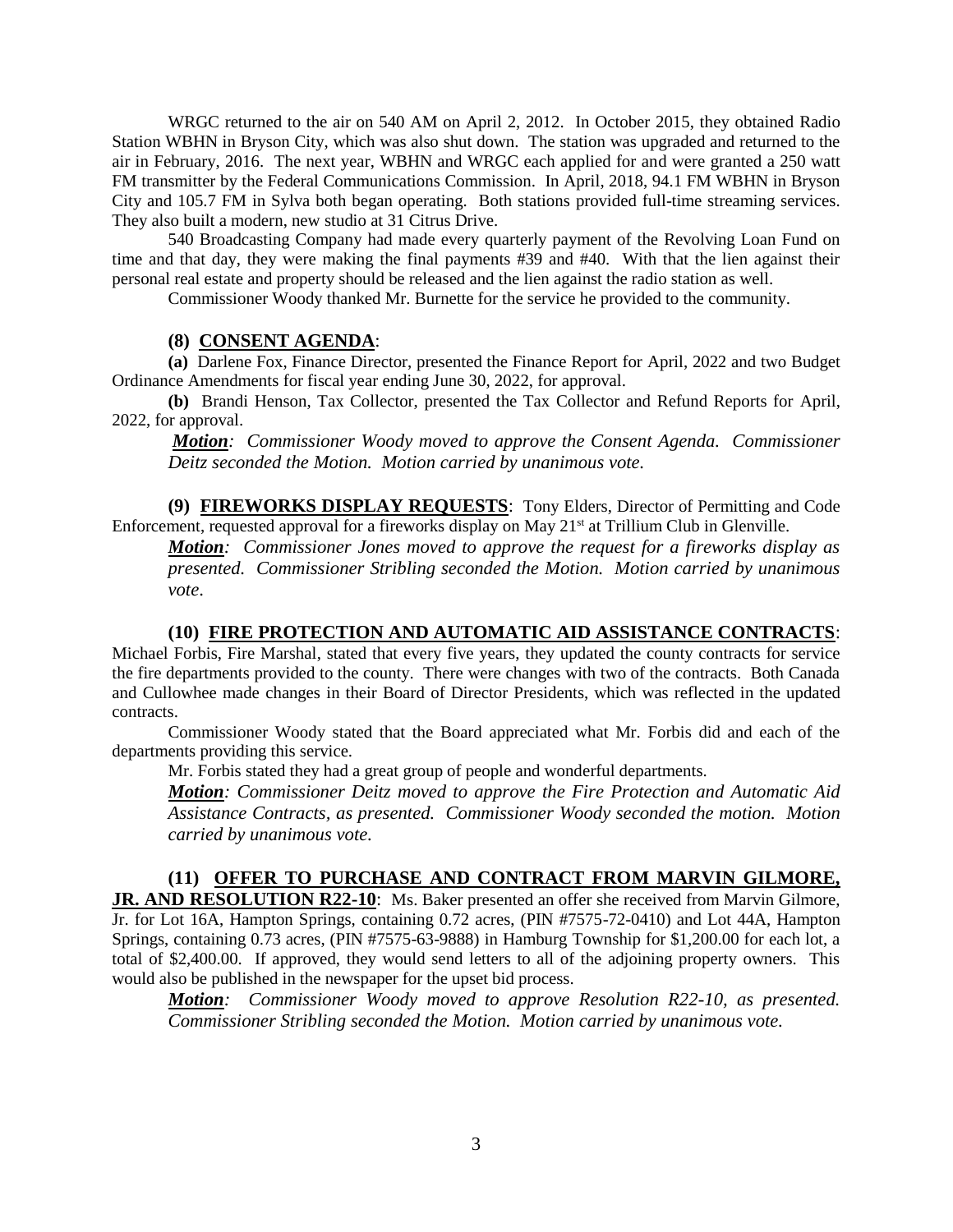**(12) FY2022-23 PROPOSED BUDGET**: Mr. Adams presented the proposed Fiscal Year 2022-23 Annual Budget for the county and stated it was in the amount of \$82,292,740. The proposal constituted an approximate increase of 8.39% (\$6,372,313) over the current FY22 amended budget. The budget was balanced and prepared in accordance with the Local Government Budget and Fiscal Control Act, presenting appropriations by categories of expense and revenues by source. All proposals within the general fund were based upon a budget with a tax rate of \$0.38 per \$100 of value.

**(a)** Expenditures Highlights: Total Expenditures by Function for the General Fund \$82,292,740:

- 24.6% Education
- 24.53% Public Safety
- 21.54% Human Services
- 16.56% General Government
- 6.29% Cultural/Recreation
- 2.10% Non-Education Debt
- $\bullet$  1.52% Ec and Phy Dev
- 1.35% Transportation
- 0.18% Environmental Protection
- 1.87% Other/Contingency

**(b)** Personnel/Insurance: The proposed FY2022-23 budget contained personnel recommendations. The recommendations included:

- One step (3.15%, 3.00% or 1.5% based on career path) increase for all employees.
- Worker's Compensation and Liability Insurance.

It was recommended that all employees move up one step in the current grade and step plan. This action was necessary to maintain the career path system. Approximately \$385,004 was budgeted to implement a one-step increase for all employees. No Cost of Living Adjustment (COLA) was included in the proposal.

They had several requests for salary reclassifications and new positions. The classification and compensation study that was approved by the Board on March 15, 2022 and implemented effective January 1, 2022 should allow for the retention of existing personnel. The salary plan would also allow for recruitment of both inexperienced and experienced personnel. He had not recommended any new positions or salary reclassifications in this proposal.

The following other personnel recommendations were included in this proposal:

- Social Services: Extend the IMC II-Support Specialist position one additional year. The position was already budgeted and was cost share with the state.
- GIS: It was recommended that the GIS Analyst position be moved into the IT Department.

Hospitalization/dental insurance premiums would remain at current rates. The employee rates would also remain the same. Worker's Compensation Insurance would increase by 3%. Liability Insurance would increase by 2%.

**(c)** Capital and Capital Improvements: There were capital and capital improvement needs in the amount of \$2,434,737 that should be addressed in FY22-23. The recommendations were as follows:

- Equipment: \$1,042,319. Highlights under this category include computers, servers, printers, software, garage equipment, cleaning equipment, grounds maintenance equipment, recreation equipment, law enforcement radios, cameras, body scanner and emergency communication equipment. It was recommended that the majority of these expenses be delayed until after the audit was complete.
- Vehicles: \$336,000. Highlights under this category include \$336,000 to replace eight vehicles at the Sheriff's Office.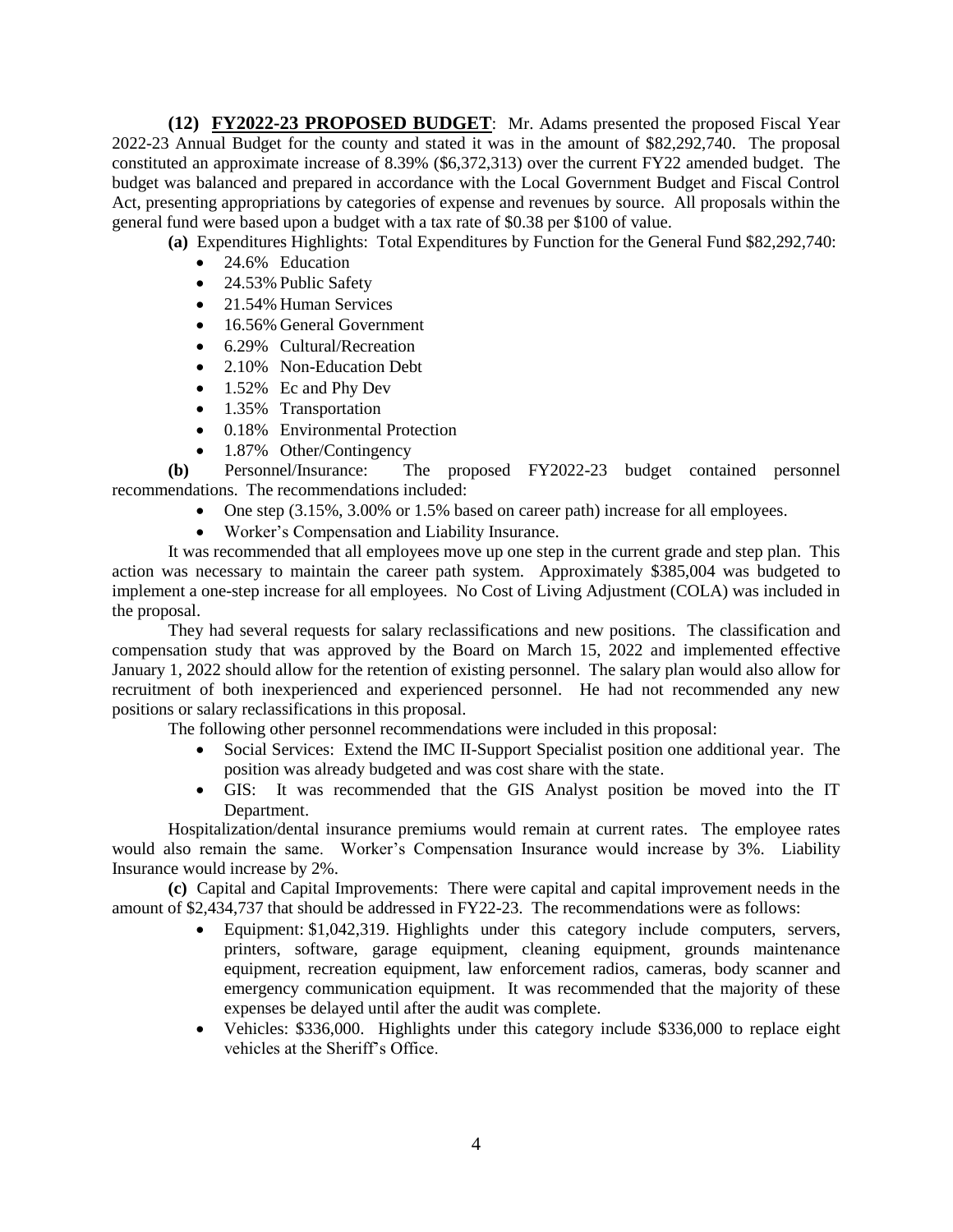• Improvements: \$1,056,418. Highlights under this category include Cashiers Code Enforcement decking, building repairs for the Cashiers Department on Aging, Cashiers Library repair of rear walkway awnings and replacement of one HVAC unit for the Cashiers Recreation Center. Repairs to the jail area such as booking, kitchen and second control room cabinet replacements, main control room renovations, interior and exterior painting and search room renovations. Other improvements include Department on Aging parking lot sealing, other various parking lot sealing, roofing for the warehouse at Emergency Management and Mark Watson Park storage units, HVAC replacement at the Library and Mark Watson Park paving. Also included was a feasibility study for Highway 107 multi-use path in Cullowhee. Note: It was proposed that these projects be funded from three different sources: \$885,418 from the General Fund; \$119,500 from CPR Fund; and \$51,500 from Greenway Project Fund.

**(d)** FY2018-2022 Facility Capital Improvement Plan and New FY2023-2027 Facility Capital Improvement Plan: The adopted FY2018-2022 Facility Capital Improvement Plan set aside funds for three major facility projects:

- Health Department/One Stop Permitting Center. Project had been completed.
- Animal Rescue Center. The project was scheduled for completion in the summer of 2022.
- Justice Center Renovations. Schematic design work for the Justice Center Renovations would begin during FY22-23 after the newly elected Sheriff, Clerk of Court and Register of Deeds were in place.
- The FY 2023-2027 Facility Capital Improvement Plan would be completed in early FY23. Four projects were proposed to move forward while working on the new plan. There were as follows:
	- o A debt service payment of \$1,958,700 was included in the proposed FY22-23 budget for the Aquatics Center facility.
	- The domestic violence shelter design would begin in the summer of 2022.
	- o A Parks and Recreation Trust Fund application was pending for the construction of the Qualla pocket park. Approval of the grant request would expedite this project forward.
	- o This proposed budget allocates \$75,000 for the planning and design for the new splash pad facility in Cashiers.
- **(e)** Board of Education:
	- Current Expense: It was proposed to allocate \$8,600,097 (a 2% increase of \$168,629) to the public schools for FY22-23. This included \$7,168,303 for current operations, \$141,928 for PILT, \$847,067 in teacher supplements and \$442,799 for counselors.
	- Public schools have received a significant amount of ARPA funds. Assuming the state allocations were not decreased, the public schools' request from the county (along with ARPA and state funds) may lead to a fund balance increase. Actual impacts onto the public schools' budget would not be known until a state budget was passed. It was recommended that an additional 5.4% (\$445,300) be reserved in a special contingency line item until the state budget was approved. The public schools could come back to the Board of Commissioners after the state budget passed to provide detailed information regarding all expenses and revenues. Combined, the total increase could be 7.4% (\$623,929). 7.4% matched the year end 2021 annualized Consumer Price Index (CPI) overall increase.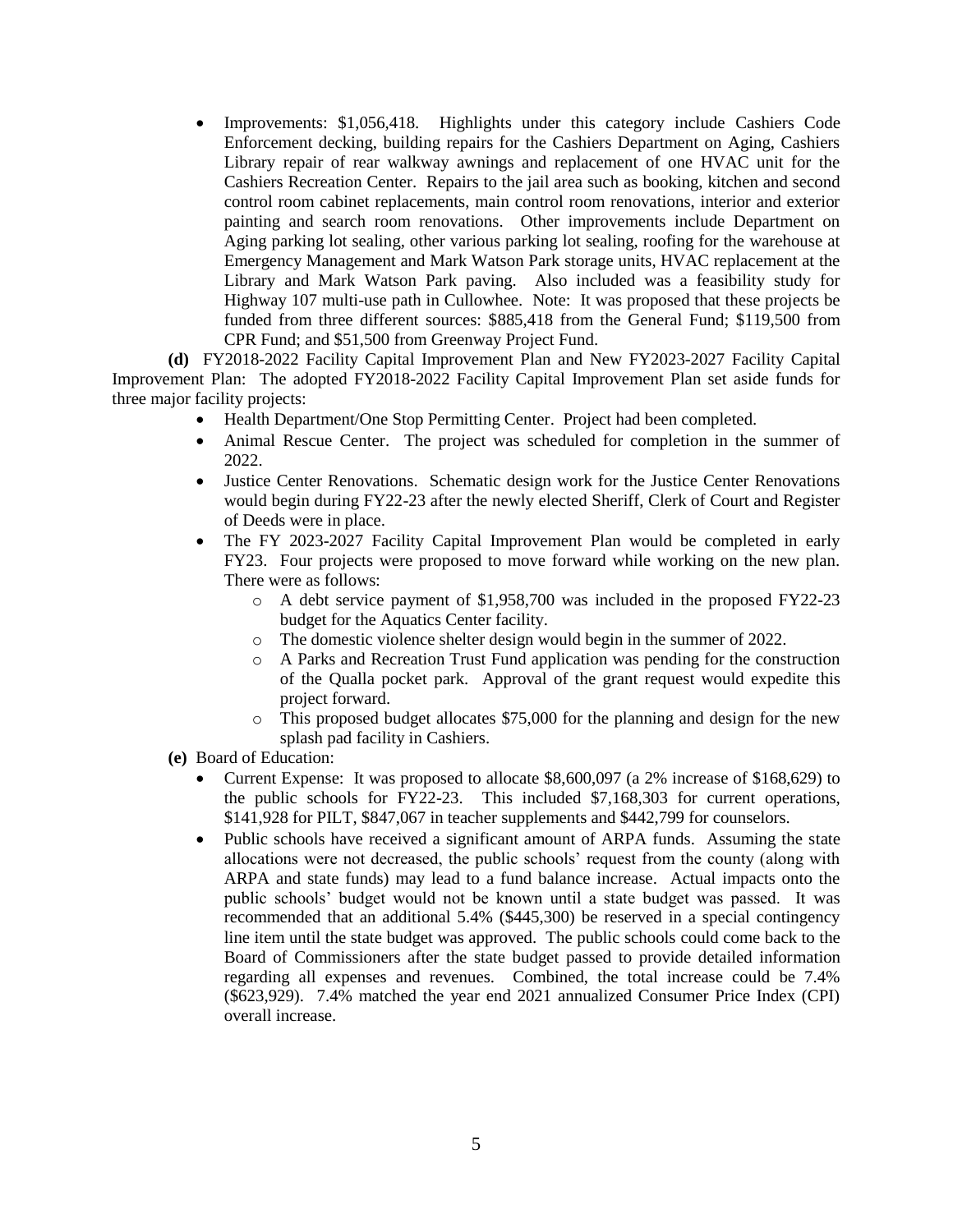• Capital: 40% of the Article 40 ( $\frac{1}{2}$  cent) sales tax and 60% of the Article 42 ( $\frac{1}{2}$  cent) sales tax go to public schools for capital. In FY22-23 the following items were proposed to be funded:

| $\circ$ Capital Outlay:       | \$235,000                          |
|-------------------------------|------------------------------------|
| o Capital Outlay Technology:  | \$400,000                          |
| • Capital Outlay One to One:  | \$320,700                          |
| o Capital Outlay Maintenance: | \$375,500 preventative maintenance |
| o Capital Outlay Security:    | \$25,000                           |
| Total:                        | \$1,355,700                        |

It was recommended to budget an additional \$1,862,653 for public school capital expenditures in FY22-23 out of Articles 40 and 42 sales tax. It was also recommended to budget an additional \$1,495,734 out of the Article 46 sales tax fund in FY22-23 to be used for educational purposes. These sales tax funds, future grants and available lottery proceeds would dictate the outcomes of Public Safety Schools' FY2023-2027 Facility Capital Improvement Plan.

**(f)** Southwestern Community College (SCC): It was proposed to allocate \$2,534,382 (5.54% increase of \$133,086) to SCC in current operations for FY22-23.

The proposed general maintenance capital outlay appropriation was \$135,458 for three fleet vehicles and one maintenance truck. Facility renovations in the amount of \$137,855, included floor replacement and electrical rework at Founders, keyless install at Balsam/HSC, maintenance equipment and various renovations to the facilities. \$75,000 was included to pave the entrance/drive/parking lot at the Firing Range and \$50,000 for incidental repairs.

**(g)** County Libraries: It was proposed to allocate \$1,290,482 (a 7.4% increase of \$88,916) to the Fontana Regional Library System to operate both the Jackson County Library and the Albert Carlton Library.

**(h)** Other Appropriations: There were many agencies that requested funds from the county. He divided the discussions into three categories: Safety-Fire, Forestry, Rescue, EMS; Community Development Centers (CDC), non-profits; and Contingencies.

- Safety Fire, Forestry, Rescue, EMS: It was proposed that Canada, Savannah, Balsam and Qualla Volunteer Fire Departments and the Glenville-Cashiers and Jackson County Rescue Squads receive a 7.4% increase in allocation. Matching funds would be available for equipment purchased under grant funding.
- Sylva Fire Department was being funded at \$1,074,290. This would enable the department to have paid members on staff 24/7. The increased number of calls and property coverage necessitated this change. Mutual aid was provided to other departments within the county. The proposed funding amount provided enough funding for eight full-time fire personnel. Since this was a town department, the Town of Sylva could choose to add additional personnel by adding town funds to the operations.
- Cullowhee Fire Department would be funded at \$1,076,789, as requested. This would enable the department to continue to have paid members on staff 24/7. The increased number of calls and property coverage had necessitated this change. Mutual aid was provided to other departments within the county.
- It was proposed that the Forestry Service receive funding of \$109,115, as requested. This represented a \$521 increase. The amount included an attack fire engine with associated pumps, hoses and equipment at a cost of \$51,000. The county portion of the truck cost was \$20,400. Per state guidelines, the attack fire engines were recommended to be replaced once they reached 10 years/100,000 miles. The truck had been scheduled in the prior year, but could not be purchased.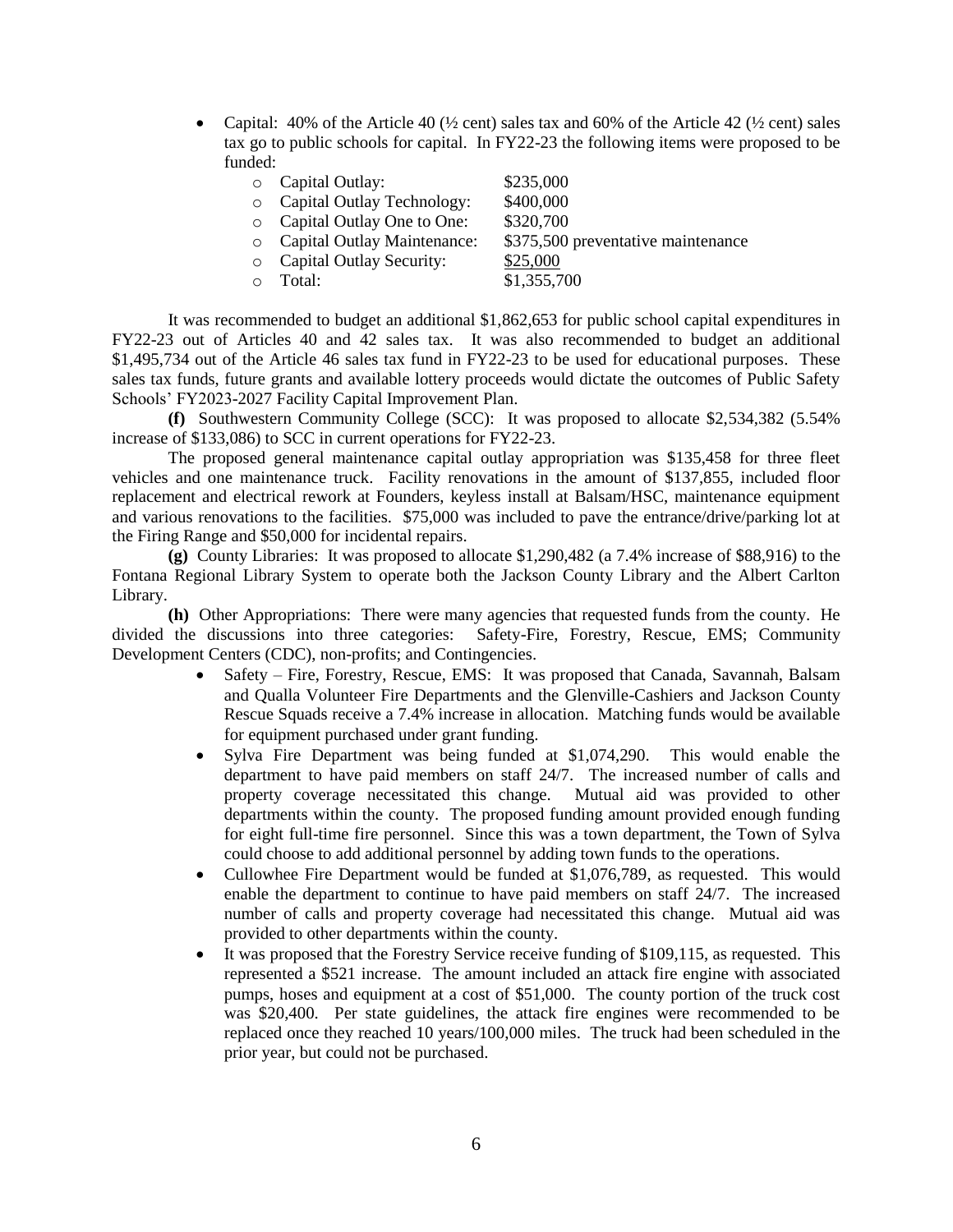- An increase of \$237,690 for wage increases had been included in the Harris Ambulance contract and an increase of \$289,676 had been included in the Glenville-Cashiers Rescue Ambulance contract. The contracts would need to be amended to reflect the new base amounts.
- A debt payment of \$343,597 was being recommended for a new Glenville-Cashiers Rescue Squad facility at a cost of \$4,500,000.
- CDC and Non-profits: It was proposed that Community Development Center funding to all 14 centers remain at current FY21-22 levels. It was proposed that most nonprofits be funded at the current FY21-22 levels. Due to rising hotel room costs, it was recommended that HERE receive a 7.4% (\$11,384) increase. Rolling Start NC, a new nonprofit, was proposed to receive \$5,000 with a stipulation that these funds only go to clientele that were specifically referred by the county's other nonprofit partners.
- Contingencies: There were multiple contingencies recommended in the proposed budget. There were as follows:
	- o \$349,210 in contingency for general purposes.
	- o \$455,300 in contingency for public schools until the state budget was passed and actual overall budget numbers could be presented/discussed with the Board of Commissioners.
	- $\circ$  \$731,861 for equipment purchases. This was part of the overall equipment budget discussed earlier that could be delayed until the audit was received.
	- o \$25,000 for internship/work programs.

**(i)** American Rescue Plan Act (ARPA): The county would receive a total of \$8,534,441 from the Coronavirus State and Local Recovery Funds – ARPA. Both the Board of Education and Southwestern Community College had received funds related to the pandemic. The county had committed to several projects with these funds. There were \$4,549,492 funds remaining. It was recommended that the Board continue to plan the best and highest use of these funds. It was recommended that three potential areas be prioritized to use some of these funds:

- Broadband. There would be an upcoming new round of state broadband grant programs that may require a county match. The county should plan on participating in these programs.
- Human Services nonprofit partnerships. The county should develop a process that would assist nonprofits with one-time capital purchases or improvements that directly assist them with their operations.
- Contemplate using some of these funds when developing the FY2023-2027 Facilities Capital Improvement Plan. These funds could be specifically targeted at parts since it was determined to be a potential allowable use.

**(j)** Special Fund Highlights: These funds were separate operating entities from the general fund budget. The general fund budget included transfers to some of these other funds in the amount of \$11,027,546 to support capital projects, recreation and conservation, debt service, the green energy park, economic development, revaluation and school capital reserve. There were additional personnel and capital recommendations in the following summaries:

- Solid Waste Enterprise Fund: The Solid Waste FY22-23 proposed operating budget was \$4,489,612. The proposal constituted an approximate increase of 9.65% (395,182) over the current FY21-22 amended budget. The enterprise fund was funded completely from fees collected for services. Employees within this Fund would receive a one-step pay increase. There were no other major operational changes proposed for FY22-23.
- He did not currently propose an increase in availability fees for the operation. Escalating energy costs were dramatically impacting the budget. The current contracts had fuel escalator clauses. All of the contracts would be up for renewal next year. Additional conversations with the current contractors could require consideration of increased rates.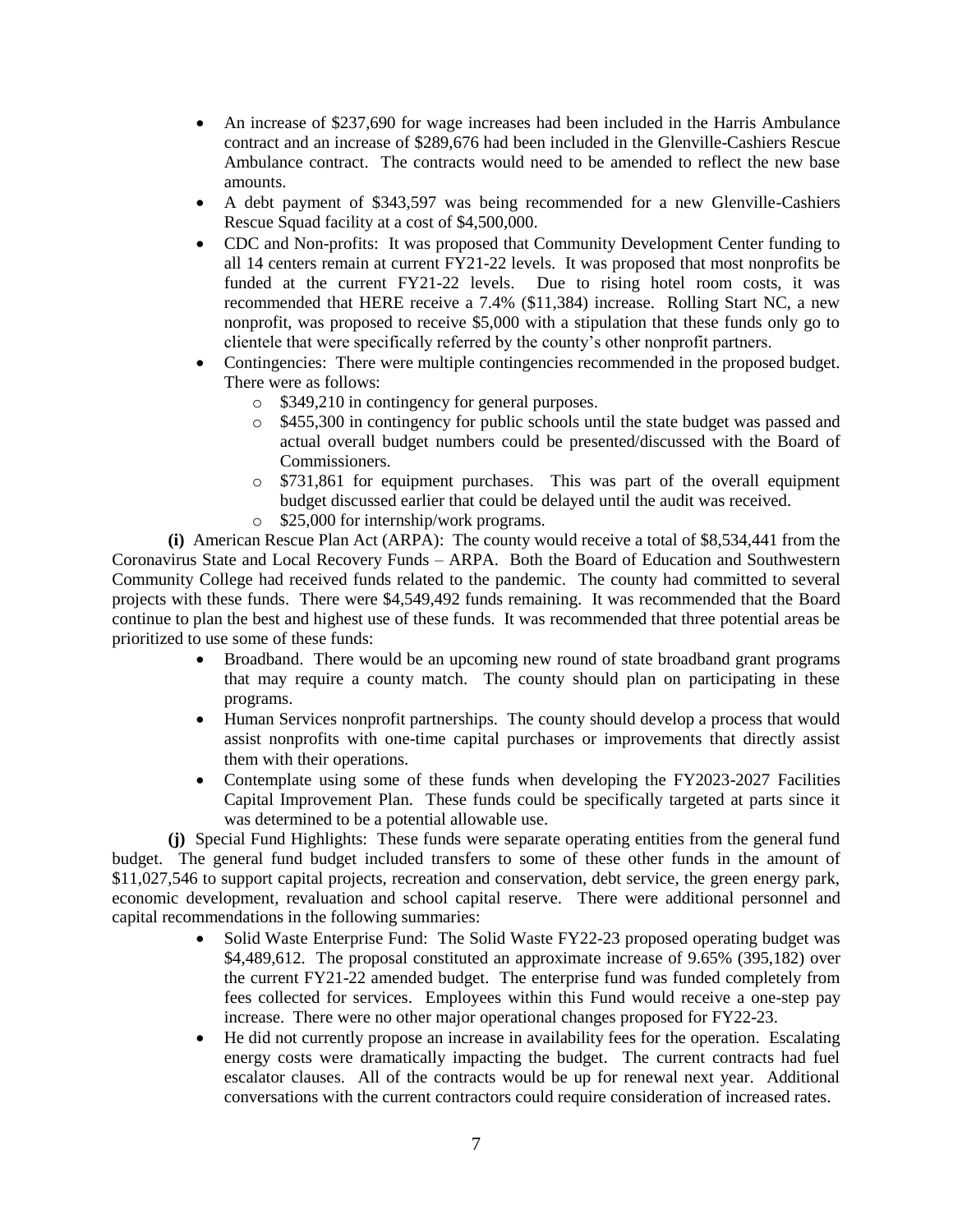- Emergency Telephone (E911) Fund: The E911 FY22-23 proposed operating budget was \$314,070. The proposal was the same level as the current FY21-22 amended budget. These operations were funded completely through E911 fees. There were no major operational changes proposed for FY22-23.
- Real Property Revaluation Fund: The proposed FY22-23 revaluation operating budget was \$498,324. The proposal constituted a 4.01% increase over current year operations. Employees within this Fund would receive a one-step pay increase. This was the second year of the four-year revaluation cycle that began during FY21-22. Software costs and new updated aerial photos had been included in the budget in the amount of \$96,387. There were no major operational changes proposed for FY22-23.
- Green Energy Fund: The FY22-23 proposed budget was \$243,430. The proposal constituted the same level funding over current FY21-22 budget. Employees within this Fund would receive a one-step pay increase. There were no major operational changes proposed for FY22-23.
- Economic Development fund: The FY22-23 proposed budget was \$175,966. The proposal constituted an approximate increase of 21.37% (\$30,981) over the current FY21-22 amended budget. The employee within this Fund would receive a one-step pay increase. Funding was included for a third party company to assist with a market feasibility study for business development. There were no other major operational changes proposed for FY22-23.
- Fire Tax Fund: This Fund included both the Highlands Fire and Rescue Operations and the Cashiers-Glenville Volunteer Fire Department.
	- o The Highlands Fire and Rescue proposed FY22-23 budget was \$84,000. The proposal constituted the same level of funding from current FY21-22. The current fire tax rate of \$0.0272 per \$100 value would provide the revenues necessary to cover expenses.
	- o The Cashiers-Glenville Volunteer Fire Department proposed FY22-23 budget was \$1,844,634. The proposal constituted an increase of \$54,790 in funding from the current FY21-22 amended budget. The current tax rate of \$0.0294 per \$100 value would provide the revenues necessary to cover expenses.
- Other Funds: This category included other funds such as the Capital Reserve Fund, School Capital Reserve Fund (19 and 20), Economic Development Fund (23, 42 and 64), Community Development Fund, Law Enforcement Fund, Conservation Preservation Recreation Fund, Debt Service Fund, Clean Water Revolving Fund, Airport Authority Fund and all active funds.

**(k)** Fee Schedules: The county operated many services that relied on fees to offset the cost of operations. These fee schedules applied to both the general fund and other fund operations. The fee and rate schedule included the following: Mileage reimbursement rate; Hospital/Dental Insurance Rates; Recreation Center Fees and Charges; Pool Fees and Charges; Senior Center Participants Fee Schedule; Permitting and Code Enforcement Fees; Planning Fees; Health Department Fees; and Solid Waste Fund Fees. It was recommended that adjustments be made to the following fee schedules:

- Hospital/Dental Rates The county's contribution for employees would remain the same.
- Solid Waste Availability Fees may remain the same.
- Other minor changes in departmental fee and rate schedules were included in the proposal.

**(l)** Closing: The public hearing was scheduled for June 07, 2022 at 5:55 p.m. in regards to the proposed budget. The public would be able to examine the proposed budget on the county's website and hard copies would be available for inspections at the Administration and Finance Departments. The budget was tentatively scheduled to be approved at a Commissioners' meeting in June, 2022, after the Board had the opportunity to make any final adjustments.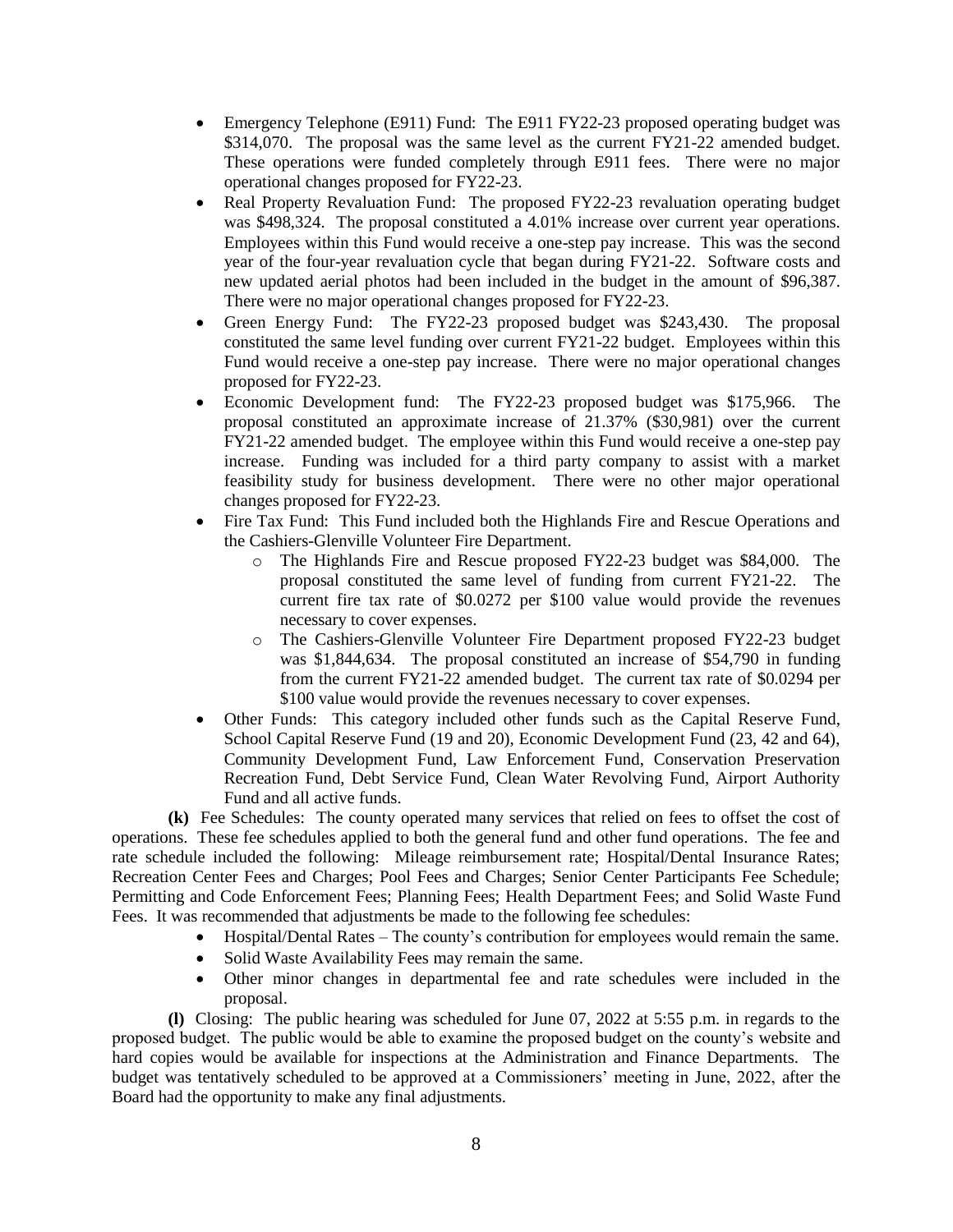He extended his appreciation to all county employees who worked extremely hard to provide the necessary services that made Jackson County a great place to live. He also extended his thanks to the department heads, elected officials and other representatives for their cooperation in fashioning their budget requests to the required specifications and timelines. Last, but by no means least, he thanked Finance Director Darlene Fox and her staff for their tireless effort and attention to detail over the budget development process.

Chairman McMahan stated the Commissioners would start the process of reviewing the information to have questions and discussion topics at the next budget work session. The proposed budget was based on staff meetings where Mr. Adams and Ms. Fox had met with department heads and evaluated all the requests from the various agencies. They took all the requests they felt were necessary and reasonable and included them in the recommended budget.

Mr. Adams stated that the budget recommended a two cent tax increase, which included previous discussions about safety elements and the indoor pool. The bond referendum for the indoor represented 1.68 cents of the two cents under the debt service secured. When they were first talking about this, they were looking at closer to three cents and they did their best to get it down to two cents. The majority of the two cents was represented for the indoor pool. Before the referendum was voted on, over two cents was presented to the public and voted on.

Commissioner Jones asked if it would be a fair statement to say that of the potential two cent increase, 1.6 would be for the pool and the other part would be for emergency services?

Mr. Adams stated yes. It was fair to say they could distribute the remainder .32 to any of the other expenses they discussed.

Chairman McMahan expressed the Board's appreciation to staff that worked hard to get them to where there were in the process.

*Informational item.*

| 05-23-2022 | Monday   | 8:30 am           | <b>Special Budget Meeting</b> |
|------------|----------|-------------------|-------------------------------|
| 05-24-2022 | Tuesday  | 8:30 am           | <b>Special Budget Meeting</b> |
| 06-07-2022 | Tuesday  | $5:55$ pm         | Public Hearing - Budget       |
| 06-07-2022 | Tuesday  | $6:00 \text{ pm}$ | <b>Regular Meeting</b>        |
| 06-09-2022 | Thursday | $1:00 \text{ pm}$ | <b>Special Budget Meeting</b> |
| 06-10-2022 | Friday   | $1:00$ pm         | <b>Special Budget Meeting</b> |
| 06-14-2022 | Tuesday  | $1:00$ pm         | <b>Work Session</b>           |
| 06-21-2022 | Tuesday  | $1:00$ pm         | <b>Regular Meeting</b>        |

#### **(13) MEETING CALENDAR**: Mr. Adams presented the upcoming meeting schedule:

General discussions were held.

*Motion: Commissioner Woody moved to cancel the special budget meetings scheduled for June 9th and June 10th and to schedule a special budget meeting on June 6th at 6:00 p.m. Commissioner Stribling seconded the Motion. Motion carried by unanimous vote.* 

#### **(14) CULLOWHEE PLANNING COUNCIL**: *Carry over.*

### **(15) REGION A AGING ADVISORY COUNCIL**:

*Motion: Commissioner Woody moved to appoint Sue Evans to a three-year term on the Region A Aging Advisory Council. Commissioner Jones seconded the Motion. Motion carried by unanimous vote.*